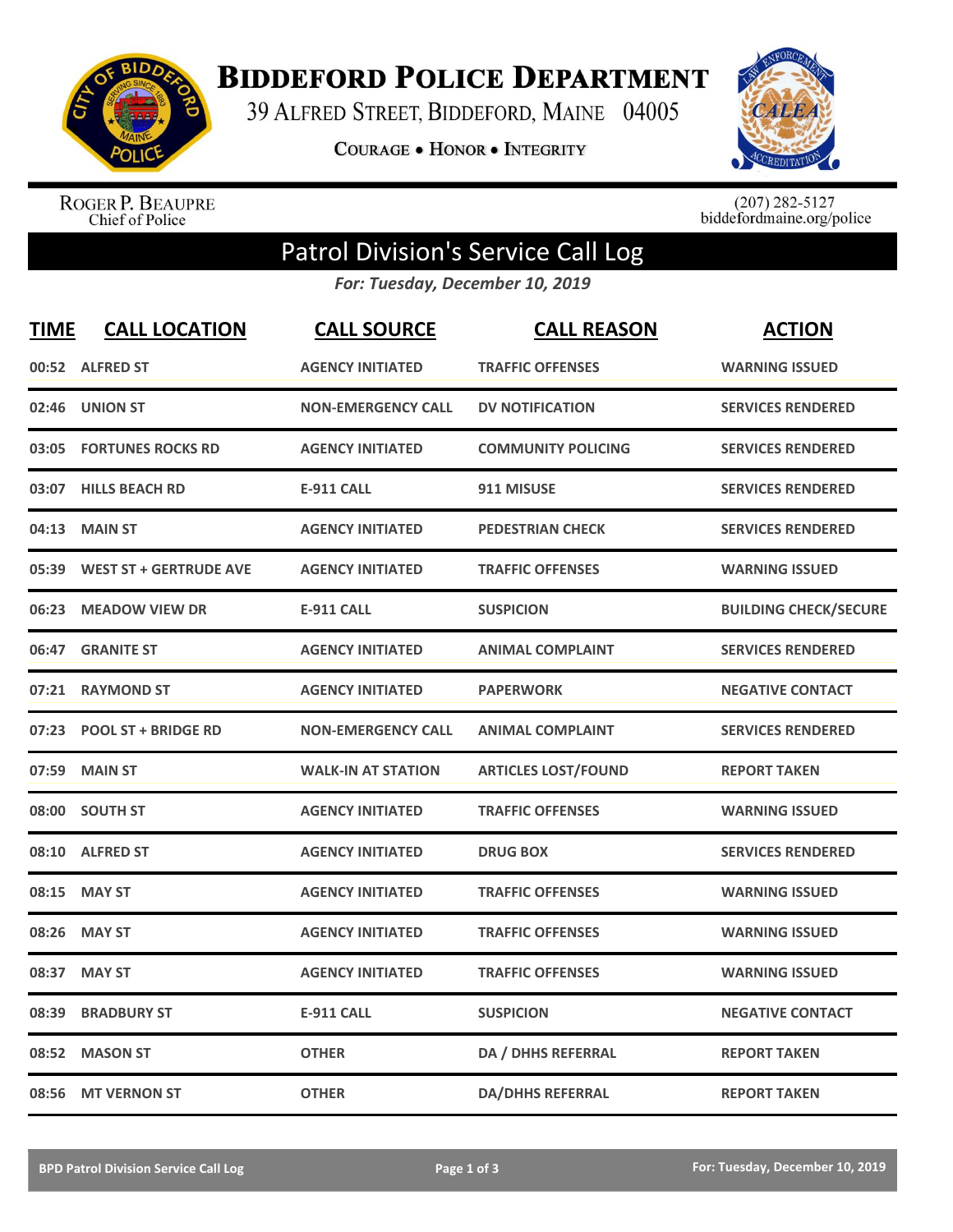| <b>TIME</b> | <b>CALL LOCATION</b>                       | <b>CALL SOURCE</b>        | <b>CALL REASON</b>                                                                        | <b>ACTION</b>             |
|-------------|--------------------------------------------|---------------------------|-------------------------------------------------------------------------------------------|---------------------------|
|             | 09:02 MORIN ST                             | <b>NON-EMERGENCY CALL</b> | <b>RECOVERED STOLEN PROPERTY</b>                                                          | <b>REPORT TAKEN</b>       |
| 09:03       | <b>NEWTOWN RD</b>                          | <b>OTHER</b>              | <b>DA/DHHS REFERRAL</b>                                                                   | <b>REPORT TAKEN</b>       |
|             | 09:06 POOL ST + FOSS ST                    | <b>NON-EMERGENCY CALL</b> | <b>SUSPICION</b>                                                                          | <b>SERVICES RENDERED</b>  |
|             | 09:54 ADAMS ST                             | <b>OTHER</b>              | <b>PRISONER PROCESS</b>                                                                   | <b>NEGATIVE CONTACT</b>   |
|             | 10:01 HILL ST                              | <b>NON-EMERGENCY CALL</b> | <b>SUSPICION</b>                                                                          | <b>REPORT TAKEN</b>       |
|             | 10:06 GRANITE ST                           | <b>NON-EMERGENCY CALL</b> | <b>BURGLARY</b>                                                                           | <b>REPORT TAKEN</b>       |
|             | 10:06 ELM ST                               | <b>NON-EMERGENCY CALL</b> | <b>THEFT OF SERVICES</b>                                                                  | <b>REPORT TAKEN</b>       |
| 10:24       | <b>MASON ST</b>                            | <b>NON-EMERGENCY CALL</b> | <b>CHECK WELFARE</b>                                                                      | <b>SERVICES RENDERED</b>  |
| 10:27       | <b>POMERLEAU ST</b>                        | <b>AGENCY INITIATED</b>   | <b>ANIMAL COMPLAINT</b>                                                                   | <b>SERVICES RENDERED</b>  |
| 10:45       | <b>MAPLEWOOD AVE</b>                       | <b>AGENCY INITIATED</b>   | <b>HARASSMENT</b>                                                                         | <b>REPORT TAKEN</b>       |
|             | <b>11:04 MAIN ST</b>                       | <b>AGENCY INITIATED</b>   | <b>TRAFFIC OFFENSES</b><br>OFFENDER: JESSE NOYES  AGE: 37  RESIDENT OF: NORTH BERWICK, ME | <b>CITATION ISSUED</b>    |
|             | <b>CHARGE: FAILURE TO REGISTER VEHICLE</b> |                           |                                                                                           |                           |
|             | 11:47 HILL ST + BACON ST                   | <b>WALK-IN AT STATION</b> | <b>ARTICLES LOST/FOUND</b>                                                                | <b>REPORT TAKEN</b>       |
|             | 12:15 HILL ST                              | <b>AGENCY INITIATED</b>   | <b>ARTICLES LOST/FOUND</b>                                                                | <b>SERVICES RENDERED</b>  |
|             | 12:26 GEORGE ST                            | <b>AGENCY INITIATED</b>   | <b>ANIMAL COMPLAINT</b>                                                                   | <b>NEGATIVE CONTACT</b>   |
|             | 12:33 MAIN ST                              | <b>AGENCY INITIATED</b>   | <b>ARTICLES LOST/FOUND</b>                                                                | <b>REPORT TAKEN</b>       |
|             | 12:42 GREEN ST + SOUTH ST                  | <b>E-911 CALL</b>         | <b>SUSPICION</b>                                                                          | <b>SERVICES RENDERED</b>  |
|             | 13:01 ELM ST                               | <b>E-911 CALL</b>         | <b>HARASSMENT</b>                                                                         | <b>SERVICES RENDERED</b>  |
|             | 13:04 ALFRED ST                            | <b>WALK-IN AT STATION</b> | <b>PAPERWORK</b>                                                                          | <b>PAPERWORK SERVED</b>   |
|             | <b>13:06 MAIN ST</b>                       | <b>NON-EMERGENCY CALL</b> | <b>ARTICLES LOST/FOUND</b>                                                                | <b>NO ACTION REQUIRED</b> |
|             | 13:11 TIGER WAY                            | <b>NON-EMERGENCY CALL</b> | <b>SUSPICION</b>                                                                          | <b>REPORT TAKEN</b>       |
|             | 13:18 MARINER WAY                          | <b>NON-EMERGENCY CALL</b> | <b>THEFT</b>                                                                              | <b>REPORT TAKEN</b>       |
|             | 13:19 MASON ST                             | <b>NON-EMERGENCY CALL</b> | <b>CHECK WELFARE</b>                                                                      | <b>NEGATIVE CONTACT</b>   |
|             | 13:31 POOL ST                              | <b>AGENCY INITIATED</b>   | <b>TRAFFIC OFFENSES</b>                                                                   | <b>VSAC ISSUED</b>        |
|             | 13:44 WILDWOOD LN + POOL ST                | <b>AGENCY INITIATED</b>   | <b>TRAFFIC OFFENSES</b>                                                                   | <b>VSAC ISSUED</b>        |
|             | 13:45 ALFRED ST                            | <b>E-911 CALL</b>         | 911 MISUSE                                                                                | <b>SERVICES RENDERED</b>  |